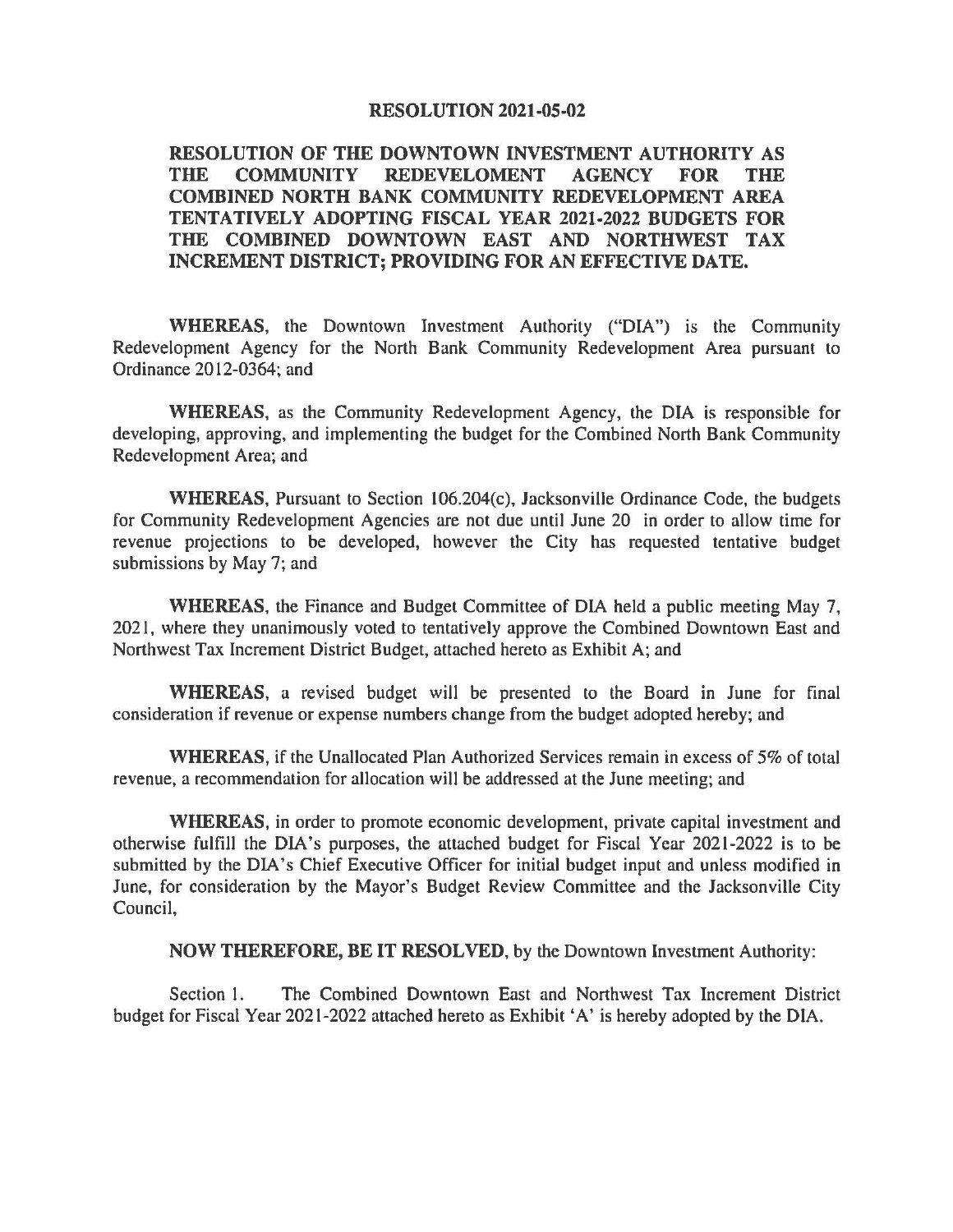RESOLUTION 2020-05-02 PAGE 2 OF 2

Section 2. The CEO is authorized to submit this budget and make necessary changes thereto as required by the Budget Office to reflect supervisory cost allocations as determined by the City.

Section 3. The NB Combined TID budget will be brought back to the Board in June, prior to MBRC, for consideration of changes in revenue and re-allocation for expenses and programs.

Section 4. This Resolution shall become effective on the date it is signed by the Chair of the DIA Board.

WITNESS: **DOWNTOWN INVESTMENT AUTHORITY** 

**UN** 

 $202/$ 

Ron Moody, Chairman

VOTE: In Favor:  $\frac{7}{1}$  Opposed:  $\alpha$  Abstained:  $\beta$